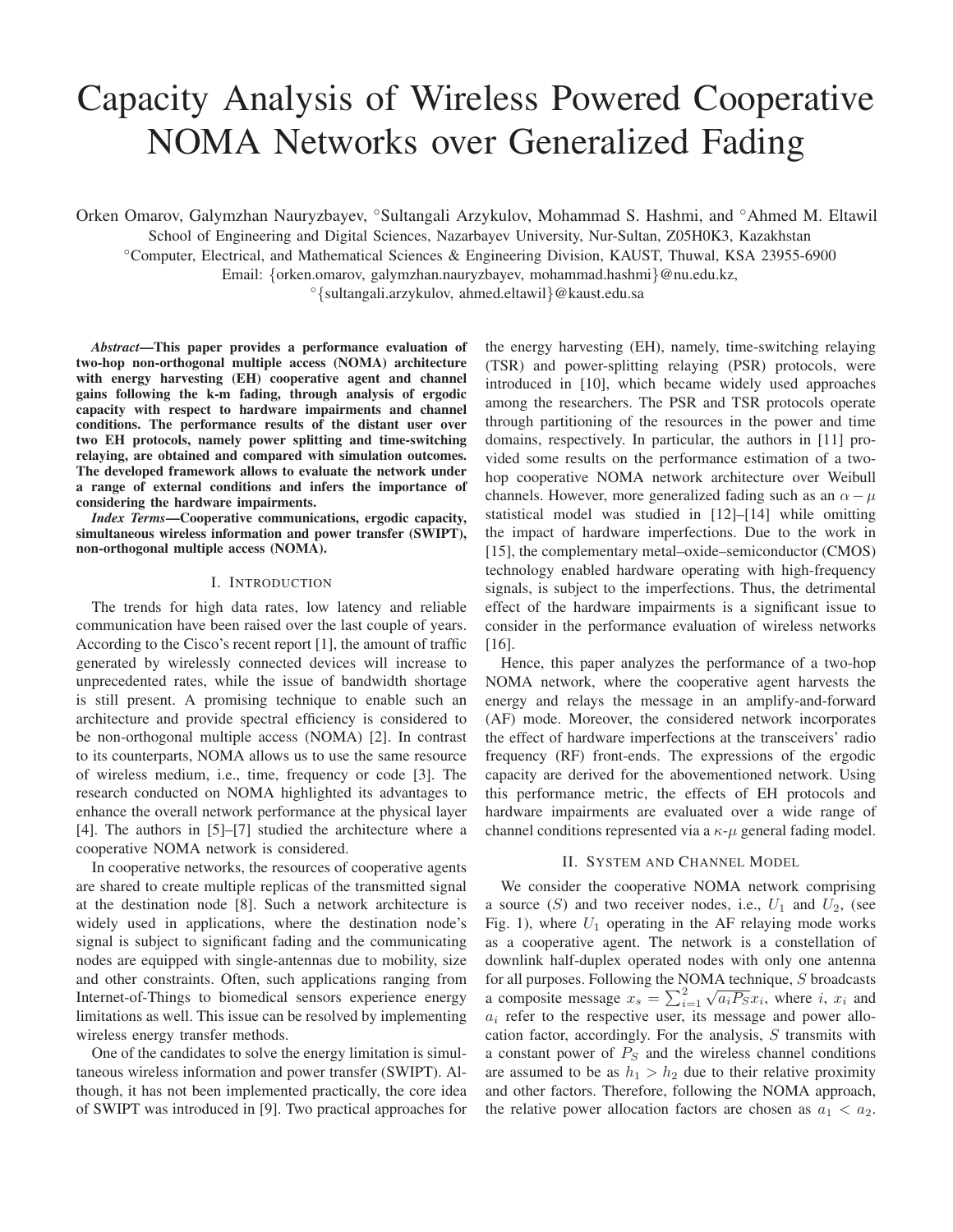TABLE I. The variables in Eq. (7) for the PSR and TSR protocols.

| Variable | $n_{\tau}$         | 11n         | ιıη                    |                                                                   |             |
|----------|--------------------|-------------|------------------------|-------------------------------------------------------------------|-------------|
| PSR      | $- \rho n_1 + n_c$ | $\sqrt{2}$  | $0.5\varpi\rho T$      | $\sigma \varpi \rho P_S d_1^{-\tau} (1 + \Omega_{s,u_1}^2)  h_1 $ | $\varpi$ (  |
| TSR      | $n_1$              | /2<br>$- n$ | $\varpi\eta\mathit{1}$ | $2\pi\eta P_S(1+\Omega_{s,u_1}^2)$<br>$h_1$<br>$(-n)d_1^{\tau}$   | 2τσ<br>$-1$ |

Due to the assumption that  $U_1$  has better channel conditions, it acts as a cooperative agent to further amplify and forward the received message from  $S$  to  $U_2$ . Thus, creating spatial diversity at the receiver side of  $U_2$ , which is considered as the main destination. Another assumption is that  $U_1$  needs to harvest energy from the incoming electromagnetic signal to able to relay the message.

The distances related to the source-to-relay  $(S$ -to- $U_1)$ , relayto-destination ( $U_1$ -to- $U_2$ ) and source-to-destination (S-to- $U_2$ ) links are denoted by  $d_1$ ,  $d_2$ , and  $d_3$ , respectively. The corresponding channel fluctuations, denoted by  $h_1$ ,  $h_2$  and  $h_3$ , follow the  $\kappa-\mu$  fading which is a generalized channel model able to emulate the Rayleigh ( $\kappa \to 0$  and  $\mu = 1$ ), Rice ( $\kappa = k$ ) and  $\mu = 1$ ), etc. [17], [18]. The probability density function (PDF) of the  $\kappa - \mu$  distribution is represented as follows

$$
f_{h_i}(r) = \frac{2\mu_i (1 + \kappa_i)^{\frac{\mu_i + 1}{2}}}{e^{\mu_i \kappa_i} \kappa_i^{\frac{\mu_i - 1}{2}}} r^{\mu_i} e^{-\phi_i r^2} I_{\mu_i - 1}(2\lambda_i r), \quad (1)
$$

where  $\kappa > 0$  is the ratio of line-of-sight and scattered signal wave powers,  $\phi_i = \mu_i(1 + \kappa_i)$  and  $\lambda_i = \mu_i \sqrt{\kappa_i(1 + \kappa_i)}$ . The  $I_{\nu}(\cdot)$  is the modified Bessel function of first kind and order  $\nu$ .

## III. ENERGY HARVESTING PROTOCOLS

Due to the broadcasting nature of communication, both  $U_1$ and  $U_2$  receive the superimposed NOMA signal directly as

$$
y_i = \sqrt{\frac{P_S}{d_{s,u_i}^{\tau}}} h_{s,u_i} \left( \sum_{j=1}^2 \sqrt{a_j} x_j + \eta_{s,u_i} \right) + n_i, \quad (2)
$$

where  $\tau$  is the path-loss coefficient,  $n_i$  is the the additive white Gaussian noise (AWGN) seen at the receiver node with the mean and variance being equal to zero and  $\sigma_i^2$ , respectively. Moreover, the combined hardware impairment level, denoted by  $\eta_{s,u_i}$ , follows the Complex Gaussian distribution with zero mean and variance of  $\Omega_{s,u_i}^2$ . According to [15], it is defined as  $\Omega_{s,u_i} \triangleq \sqrt{\Omega_{s,t}^2 + \Omega_{u_i,r}^2}$ , considering the RF front-end imperfections of both transmitter and receiver. Moreover,  $U_2$ receives the NOMA signal through direct path, and decodes message  $x_2$  using the signal-to-interference-plus-distortionplus-noise ratio (SINDR) of

$$
\gamma_{U_2}^{\{x_2\}} = \frac{e_1 Z}{e_2 Z + e_3},\tag{3}
$$

where  $Z = |h_3|^2$ ,  $e_1 = a_2$ ,  $e_2 = a_1 + \Omega_{s-u_2}^2$ , and  $e_3 = \frac{\sigma^2 d_3^2}{P_s}$ .<br>The whole transmission time block necessary for the mas

The whole transmission time block necessary for the message to reach its destination is denoted by  $T$ . In the PSR,  $T$  is divided into 2 equal portions. The first time slot is dedicated to



Fig. 1. A two-hop NOMA network with a cooperative agent.

the S-to- $U_1$  transmission, where  $U_1$  harvests the  $\rho P_S$  portion of power for further use and  $(1 - \rho)P_S$  portion of power is used for the information detection purpose. During the second time slot,  $U_1$  uses the harvested energy to amplify and then forward the second user's signal. On the other hand, for the TSR case,  $\eta T$  portion of the time  $(0 \le \eta \le 1)$  is dedicated for the energy harvesting purposes and the rest of the time is split equally between the  $S$ -to- $U_1$  and  $U_1$ -to- $U_2$  transmissions.

For the PSR, the portion of the signal dedicated to the energy harvesting is written as

$$
\sqrt{\rho}y_1 = \sqrt{\frac{\rho P_S}{d_1^{\tau}}}h_1\left(\sum_{j=1}^2 \sqrt{a_j}x_j + \eta_{s,u_1}\right) + \sqrt{\rho}n_1. \tag{4}
$$

From this, the energy that can be harvested is further specified as

$$
E_p^H = R_p \left( P_S |h_1|^2 \left( 1 + \Omega_{s,u_1}^2 \right) d_1^{-\tau} + \sigma_1^2 \right), \tag{5}
$$

where  $0 \leq \varpi \leq 1$  is the harvesting efficiency and p denotes the association of the variable either to the PSR or TSR protocol (See Table I), respectively. Furthermore, disregarding the little amount of an energy harvested from the noise term, Eq. (5) can be simplified and the expression of power for the next time slots is deduced as  $P_p^R = \frac{E_p^H}{H_pT}$ .

In the PSR protocol, the information detection is performed using a portion of the incoming signal,  $y_1^{IT} = \sqrt{1 - \rho}y_1 + n_c$ , where  $n_c$  is the AWGN at the information receiver.

Following the NOMA principle,  $U_1$  is capable of performing successive interference cancellation (SIC) by first decoding the stronger message  $x_2$ , and then its own message  $x_1$  using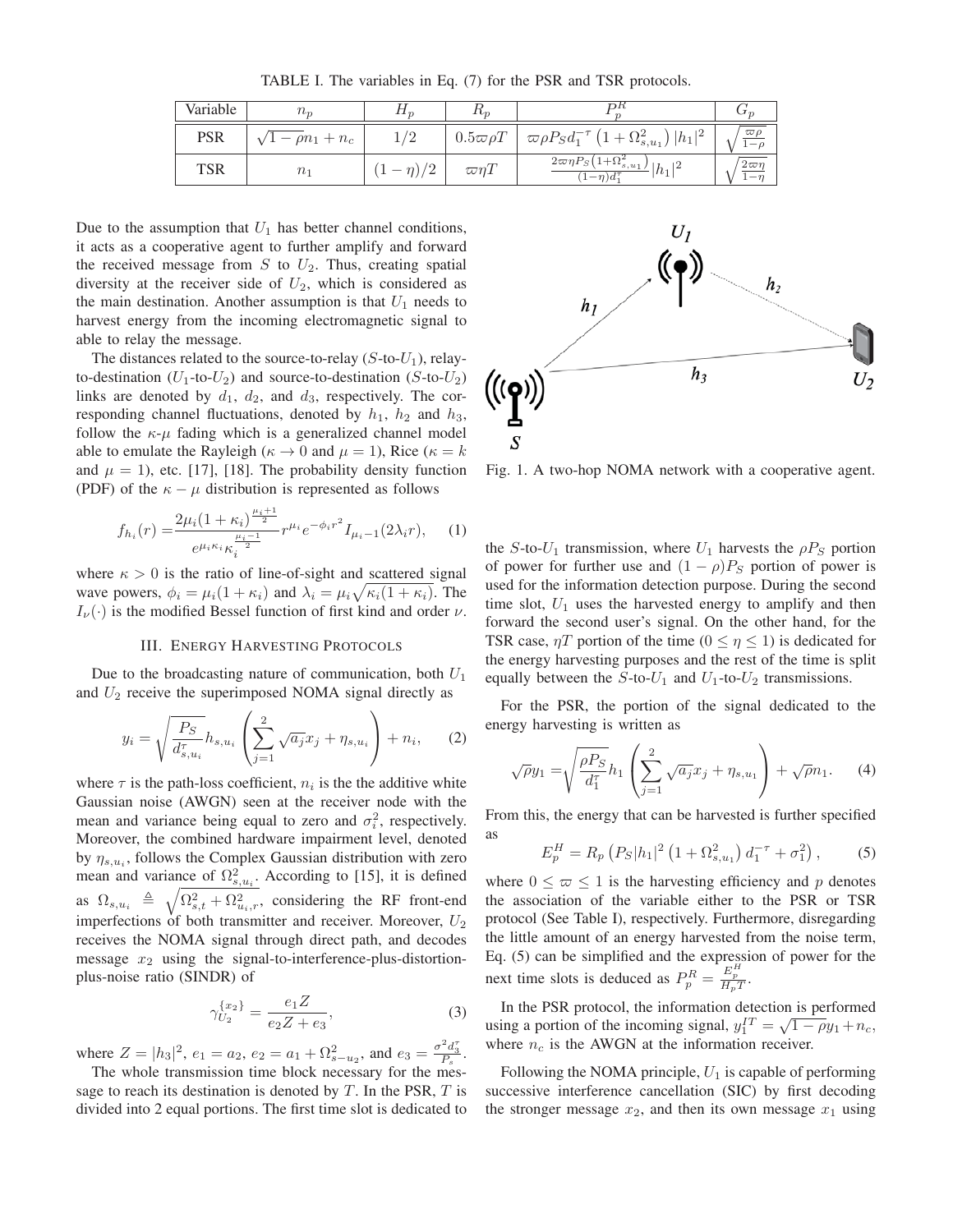TABLE II. The variables in Eqs. (6) and (8) for the PSR- and TSR-based protocols.

| Variable   | 0 <sub>1</sub> | Oς        | $v_3$                                                                                   | C <sub>1</sub> | $c_2$              | Cз                                                                                                             | C4                                                      |
|------------|----------------|-----------|-----------------------------------------------------------------------------------------|----------------|--------------------|----------------------------------------------------------------------------------------------------------------|---------------------------------------------------------|
| PSR        | $a_1$          | $5 - u_1$ | $\Omega$<br>$J^{\mathcal{T}}$<br>$a_{-}$<br>$\overline{P_S}$<br>$\it a$<br>$-\rho$<br>ᆠ | $a_2$          | $a_{1}$<br>$s-u_1$ | $\mathcal{F}$<br>$a_{1}$<br>$-u_2$<br>$u_{1}$<br>$\overline{P_S}$<br>$-\rho$ .<br>$\boldsymbol{a}$<br><b>I</b> | $d_1^{\tau} d_2^{\tau} \sigma_2^2$<br>$\varpi \rho P_S$ |
| <b>TSR</b> | $a_{1}$        | $s-u_1$   |                                                                                         | $a_2$          | u<br>$s - u_1$     | ω.<br>$\overline{D}$ .<br>$-u_2$<br>$u_1$                                                                      | $a_{\Omega}$<br>$u_1$<br>$2\pi r$                       |

signal-to-distortion-plus-noise ratio (SDNR) given by

$$
\gamma_{U_1}^{\{x_1\}} = \frac{b_1 X}{b_2 X + b_3},\tag{6}
$$

where  $X = |h_1|^2$  and the rest parameters for both protocols are presented in Table II.

During the final transmission phase,  $U_1$  uses the harvested energy and spends it on the amplification and forwarding the message towards  $U_2$ . The signal seen at  $U_2$  is written as

$$
y_{1\to 2} = \frac{G_p h_2}{\sqrt{d_2^2}} \left( D_p \left( y_1 - n_1 \right) + n_p + \eta_{u_1, u_2} \right) + n_2, \tag{7}
$$

where  $D_p$  is equal to  $\sqrt{1-\rho}$  for the PSR and to 1 for the TSR, respectively.  $n_2$  is the AWGN introduced at  $U_2$  and  $G_p$  is the amplification factor. Assuming the high signal-to-noise (SNR) values, the amplification factor can be simplified as  $G_p = \sqrt{\frac{P_p^R}{W_p}}$ , where  $W_{p\to PSR} = (1 - \rho) (P_s (1 + \Omega_{s,u_1}^2) d_1^{-\tau} |h_1|^2 + \sigma_1^2) + \sigma_c^2$  and  $W_{p\to TSR} =$  $\frac{(1+\Omega_{s,u_1}^2)P_S}{d_1^T}|h_1|^2 + \sigma_1^2$  and  $P_p^R$ . Further, substituting the obtained gain expressions into Eq. (7), the SINDR for both protocols to decode  $x_2$  is derived as

$$
\gamma_{U_{1\to 2}}^{\{x_2\}} = \frac{c_1XY}{c_2XY + c_3Y + c_4},\tag{8}
$$

where  $Y = |h_2|^2$  and  $c_1$ ,  $c_2$ ,  $c_3$  and  $c_4$  are shown in Table II.

# IV. ERGODIC CAPACITY

*Proposition 1:* For the  $S$ -to- $U_2$  direct link, the ergodic capacity expression is defined as in Eq. (9) for both protocols, at the top of the next page, where  $E = e_1 + e_2$  and  $\alpha_3 = \mu_3 + q$ . *Proof:* See Appendix A.

Due to its complexity, the ergodic capacity evaluation for the exact SINDR expression of the  $U_1$ -to- $U_2$  link is not feasible. Thus, in the high-SNR regime (i.e.,  $c_3 \rightarrow 0$ ), Eq. (8) can be approximated as

$$
\gamma_{U_{1\rightarrow 2}} = \frac{c_1 XY}{Yc_3 \left(\frac{c_2}{c_3} X + 1\right) + c_4}
$$

$$
\approx \frac{c_1 XY}{c_2 XY + c_4}.
$$
(12)

*Proposition 2:* For the  $U_1$ -to- $U_2$  link, the ergodic capacity expression is defined as in Eq. (10) for both protocols, where  $c_5 = c_1 + c_2$ ,  $\beta_1 = \frac{\mu_2 + \mu_1 + l + q}{2}$  and  $\beta_2 = \frac{\mu_2 - \mu_1 + l - q}{2}$ .

*Proof:* See Appendix B.

Additionally, the asymptotic characteristic of the  $U_1$ -to- $U_2$ link capacity is evaluated to be explicit. As a result, the SINDR



Fig. 2. The exact, approximate and asymptotic values of ergodic capacity for the TSR ( $\eta = 0.2$ ) and PSR ( $\rho = 0.7$ ) protocols, when  $\kappa = 0$ ,  $\mu = \{1, 3\}$  and  $\Omega = 0$ .

at  $U_2$  is changed to

$$
\gamma_{U_{1\to 2}} = \frac{c_1 X}{c_2 X + c_3},\tag{13}
$$

accounting for  $c_4 \rightarrow 0$ . Due to the similarity of the general form of asymptotic SINDR with the previously mentioned case of direct transmission, the explanations are omitted here. The asymptotic expression defining the average capacity for the  $U_1$ -to- $U_2$  link is shown in Eq. (11), where  $\alpha_1 = \mu_1 + q$ . Then, the overall ergodic capacity at  $U_2$  over the whole transmission period is expressed as

$$
C_{erg}^{U_2} = C_{erg}^{\gamma_{U_1 \to 2}} + C_{erg}^{\gamma_{U_2}}.
$$
 (14)

# V. NUMERICAL RESULTS

This section describes the obtained results for the ergodic capacity expressions and their respective comparison with the Monte-Carlo simulations. For this analysis, the distances are set as  $d_1 = 2 \text{ m}^1$ ,  $d_2 = 1.3 \text{ m}$ , and  $d_3 = 3 \text{ m}$ . In addition, we set  $\varpi = 0.6$ ,  $\tau = 3$ ,  $a_1 = 0.2$  and  $a_2 = 0.8$ , [19], [20].

Fig. 2 illustrates the change of ergodic capacity due to different channel conditions for both protocols, while assuming the perfect hardware impairments scenario. For the whole range of SNR values and respective conditions, the

<sup>&</sup>lt;sup>1</sup>Due to the relative proximity of  $U_1$  to  $S$ , it is assumed that the performance level of this link is sufficient to support its quality of service.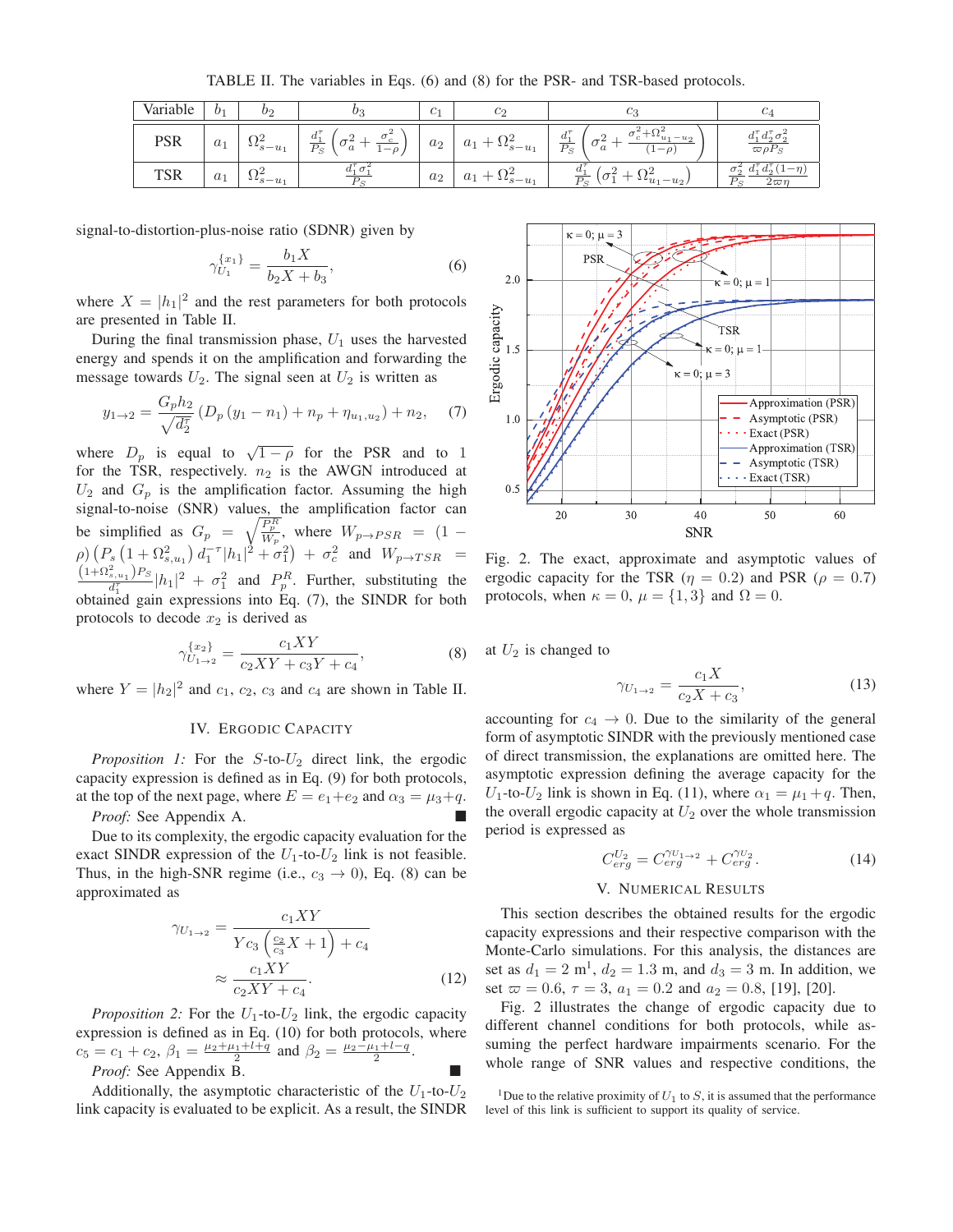$$
C_{erg}^{\gamma_{U_2}} = \frac{H_p \psi_3}{\ln(2)} \sum_{q=0}^{\infty} \frac{[\lambda_3]^{\mu_3 - 1 + 2q}}{\Gamma(\alpha_3) q!} \left[ \left(\frac{e_3}{E}\right)^{\alpha_3} G_{2,3}^{3,1} \left(\frac{\phi_3 e_3}{E} \middle| \begin{array}{c} -\alpha_3, 1 - \alpha_3 \\ 0, -\alpha_3, -\alpha_3 \end{array}\right) - \left(\frac{e_3}{e_2}\right)^{\alpha_3} G_{2,3}^{3,1} \left(\frac{\phi_3 e_3}{e_2} \middle| \begin{array}{c} -\alpha_3, 1 - \alpha_3 \\ 0, -\alpha_3, -\alpha_3 \end{array}\right) \right]
$$
(9)  

$$
C_{erg,Apr}^{\gamma_{U_1 \to 2}} = \frac{H_p \psi_1 \psi_2}{\ln(2)} \sum_{q=0}^{\infty} \frac{\lambda_1^{\mu_1 - 1 + 2q}}{\Gamma(\alpha_1) q!} \sum_{l=0}^{\infty} \frac{\lambda_2^{\mu_2 - 1 + 2l} c_4^{\beta_1}}{\Gamma(\mu_2 + l) l!} \left(\frac{\phi_1}{\phi_2}\right)^{\beta_2} \left( \left(\frac{1}{c_5}\right)^{\alpha_1 + \beta_2} G_{2,4}^{4,1} \left(\frac{\phi_1 \phi_2 c_4}{c_5} \middle| \begin{array}{c} -\beta_1, 1 - \beta_1 \\ \beta_2, -\beta_2, -\beta_1, -\beta_1 \end{array}\right) - \left(\frac{1}{c_2}\right)^{\alpha_1 + \beta_2} G_{2,4}^{4,1} \left(\frac{\phi_1 \phi_2 c_4}{c_2} \middle| \begin{array}{c} -\beta_1, 1 - \beta_1 \\ \beta_2, -\beta_2, -\beta_1, -\beta_1 \end{array}\right) \right)
$$
(10)  

$$
C_{erg, Asm}^{\gamma_{U_1 \to 2}} = \frac{H_p \psi_1}{\ln(2)} \sum_{q=0}^{\infty} \frac{\lambda_1^{\mu_1 - 1 + 2q}}{\Gamma(\alpha_1) q!} \left[ \left(\frac{c_3}{c_5}\right)^{\alpha_1} G_{2,3}^{
$$



Fig. 3. The ergodic capacity for the TSR ( $\eta = 0.2$ ) and PSR  $(\rho = 0.7)$  protocols using NOMA and OMA techniques, when  $\Omega = \{0, 0.3\}, \ \kappa = 3 \text{ and } \mu = 1.$ 



Fig. 4. The ergodic capacity versus  $\rho/\eta$  for the TSR and PSR at 50 dB for various  $\Omega$  and  $\mu$  values when  $\kappa = 0$ .

PSR protocol shows a better performance compared to the TSR. Increasing the number of multipath clusters  $(\mu)$  improves the overall performance of both protocols. The saturation for both protocols can be explained by the NOMA's constraints. Overall, the approximation results follow closely the exact values for both TSR and PSR protocols, while a slightly better correlation is observed for the TSR case.

Similarly, Fig. 3 shows the effect of different hardware impairment values on the average capacity over Rician channels. In all of the cases below, the Rician  $K$  parameter signifying the ratio of in-phase and quadrature-phase signals is defined to be 3. For both protocols, a significant degradation of the capacity performance is observed due to the increase in hardware impairments. For example, in the PSR, the average capacity at 50 dB is around 2.3 bits/s/Hz for the case with no hardware impairments, while it approaches 1.87 bits/s/Hz, when

impairments are introduced. Additionally, for comparison with the OMA benchmark, the capacity plots are shown, where the saturation starts after 40 dB due to the hardware impairments. In essence, all NOMA cases start saturating at 30 dB under any hardware impairments level.

Fig. 4 presents the simulation results for the performance change under a set of energy harvesting factors  $\rho$  and  $\eta$  at 50 dB. As in the previous cases, the metric shows better results under the PSR rather than the TSR. For both PSR and TSR cases, the effect of hardware impairments is seen as more drastic, when compared with the change of  $\mu$  values. When the portion of the power allocated for the energy harvesting is small or too much, the performance degrades. The optimal energy harvesting factors for the TSR and PSR are defined as 0.2 and 0.9, respectively. These values hold true when the external factors affecting the network are changed.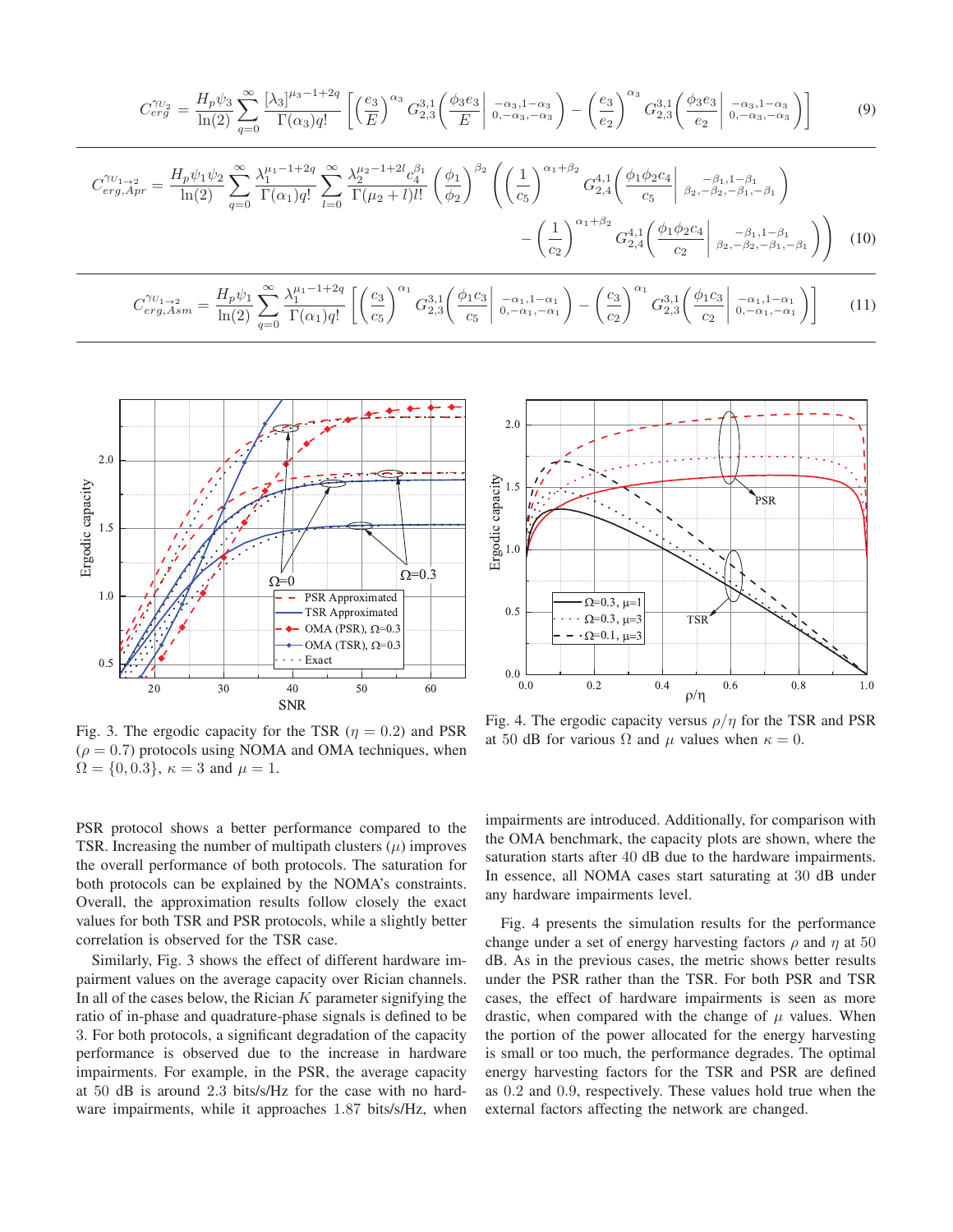#### VI. CONCLUSION

This paper analyses the ergodic capacity metric of the distant user in a cooperative two-hop NOMA network, while considering the energy-constrained cooperative agent with hardware impairments and channel gains following the  $\kappa$ - $\mu$ fading model. The approximate and asymptotic expressions were derived and examined over the PSR and TSR protocols. The obtained results demonstrated the importance of the hardware impairments, as they tend to significantly affect the overall performance. The accomplished work serves as a framework to foster further research in the area, as it contributes by delivering a general expression for the performance evaluation under a set of channel statistics and transceiver hardware quality.

### VII. ACKNOWLEDGMENT

This work was supported by the Nazarbayev University Faculty Development Competitive Research Program under Grant no. 240919FD3935.

# APPENDIX A DERIVATION OF PROPOSITION 1

For the  $S$ -to- $U_2$  direct link, the ergodic capacity expression is defined the following way

$$
C_{erg}^{\gamma_{U_2}} = \int_0^\infty H_p \log_2 (1 + \gamma_{U_2}) f_{\gamma_{U_2}} d\gamma_{U_2}
$$
  
= 
$$
\int_0^\infty H_p \log_2 (e_3 + (e_1 + e_2) Z) f_G(g) dg
$$
  

$$
- \int_0^\infty H_p \log_2 (e_3 + e_2 Z) f_Q(q) dq
$$
  
= 
$$
\frac{H_p}{\ln(2)} \left[ \int_0^\infty \ln \left( 1 + \frac{g}{e_3} \right) f_G(g) dg \right]
$$
  

$$
- \int_0^\infty \ln \left( 1 + \frac{q}{e_3} \right) f_Q(q) dq \right],
$$
 (A.1)

where  $G = EZ$  and  $Q = e_2Z$  and their probability density functions are defined as  $f_G(g) = \frac{1}{E} f_Z(\frac{g}{E})$  and  $f_Q(q) =$  $\frac{1}{e_2} f_Z(\frac{q}{e_2})$ , respectively. Using the "change of variable" method [23] for  $Z = |h_3|^2$ , and defining  $\psi = \frac{\mu(1+\kappa)^{\frac{\mu+1}{2}}}{a^{\mu\kappa} \mu + \frac{\mu-1}{2}}$  $\frac{\mu-1}{e^{\mu\kappa}\kappa^{\frac{\mu-1}{2}}}$ , the PDF of Z can be written as

$$
f_Z(z) = \psi z^{\frac{\mu - 1}{2}} e^{-\phi z} I_{\mu - 1}(2\lambda \sqrt{z}).
$$
 (A.2)

Noticing the similarity in a structure of  $f_G(g)$  and  $f_Q(q)$ , and using the infinite sum representation of the Bessel function, we write

$$
f_G(g) = \sum_{q=0}^{\infty} \frac{\lambda_3^{\mu_3 - 1 + 2q}}{\Gamma(\alpha_3) q!} \psi_3 \left(\frac{1}{E}\right)^{\alpha_3} g^{\alpha_3 - 1} e^{\left(\frac{-\phi_3 g}{E}\right)}. (A.3)
$$

As part of the capacity derivation process, using the following replacements

$$
\ln(1+a) = G_{2,2}^{1,2}(a \vert \;_{1,0}^{1,1}), \tag{A.4a}
$$

$$
e^{-a} = G_{0,1}^{1,0}(a | \frac{\ }{0}), \tag{A.4b}
$$

and the results presented in [22, Eq. (21)], the following is true

$$
\int_0^\infty \ln(1 + \frac{g}{e_3}) f_G(g) dg = \sum_{q=0}^\infty \frac{[\lambda_3]^{2}^{q-1+2q}}{\Gamma(\alpha_3) q!} \psi_3 \left(\frac{e_3}{E}\right)^{\alpha_3} \times G_{2,3}^{3,1} \left(\frac{\phi_3 e_3}{E}\Big|_{0, -\alpha_3, -\alpha_3}^{\alpha_3, 1-\alpha_3}\right). \tag{A.5}
$$

Extrapolating the obtained results to the case of variable  $q$  and further substituting them gives the general ergodic capacity expression shown as in Eq. (9).

## APPENDIX B DERIVATION OF PROPOSITION 2

The capacity expression for the  $U_1$ -to- $U_2$  link is given by

$$
C_{erg} = \int_0^\infty H_p \log_2 (1 + \gamma_{U_{1\rightarrow 2}}) f_{\gamma_{U_{1\rightarrow 2}}} (\gamma_{U_{1\rightarrow 2}}) d\gamma_{U_{1\rightarrow 2}}
$$
  
\n
$$
= \int_0^\infty H_p \log_2 (c_4 + (c_1 + c_2) XY) f_T(t) dt
$$
  
\n
$$
- \int_0^\infty H_p \log_2 (c_4 + c_2 XY) f_V(v) dv
$$
  
\n
$$
= \frac{H_p}{\ln(2)} \left[ \int_0^\infty \ln \left( 1 + \frac{t}{c_4} \right) f_T(t) dt - \int_0^\infty \ln \left( 1 + \frac{v}{c_4} \right) f_V(v) dv \right],
$$
 (B.1)

where  $T = c_5XY$  and  $V = c_2XY$ .

The new density function is obtained as

$$
f_T(t) = \int_0^\infty \frac{1}{y c_5} f_Y(y) f_X\left(\frac{t}{y c_5}\right) dy
$$
 (B.2)

Due to their similarity, the thorough derivation of the PDF is shown only for variable  $t$ . Re-expressing the Bessel function in terms of infinite sum and using [21, Eq. 3.478.4], the new PDF is written as

$$
f_T(t) = \sum_{q=0}^{\infty} \frac{2\psi_1 \psi_2 \lambda_1^{\mu_1 - 1 + 2q}}{\Gamma(\alpha_1) q!} \sum_{l=0}^{\infty} \frac{\lambda_2^{\mu_2 - 1 + 2l} t^{-1}}{\Gamma(\mu_2 + l) l!}
$$

$$
\times \left(\frac{t}{c_5}\right)^{\alpha_1 + \beta_2} \left(\frac{\phi_1}{\phi_2}\right)^{\beta_2} K_{2\beta_2} \left(2\sqrt{\frac{\phi_1 \phi_2 t}{c_5}}\right). \quad (B.3)
$$

In the same manner, as part of the capacity derivation process, using the  $K_{\nu}(a) = \frac{1}{2} G_{0,2}^{2,0} \left( \frac{a^2}{4} \bigg| \frac{\nu}{2}, -\frac{\nu}{2} \right)$  as a replacement, we can further write

$$
\int_0^\infty \ln\left(1 + \frac{t}{c_4}\right) f_T(t) dt = \sum_{q=0}^\infty \sum_{l=0}^\infty \frac{\psi_1 \psi_2 \lambda_1^{\mu_1 - 1 + 2q}}{\Gamma(\alpha_1) q! c_5^{\alpha_1 + \beta_2}} \left(\frac{\phi_1}{\phi_2}\right)^{\beta_2}
$$

$$
\times \frac{\lambda_2^{\mu_2 - 1 + 2l} c_4^{\beta_1}}{\Gamma(\mu_2 + l) l!} G_{2,4}^{4,1} \left(\frac{\phi_1 \phi_2 c_4}{c_5} \middle| \begin{array}{c} -\beta_1, 1 - \beta_1 \\ \beta_2, -\beta_2, -\beta_1, -\beta_1 \end{array}\right). \quad (B.4)
$$

Moreover, applying the results presented in [22, Eq. (21)], the integral in Eq. (B.4) is solved. Extrapolating the obtained results to the case of  $v$  and further substituting them, gives the general ergodic capacity expression, as shown in Eq. (10).